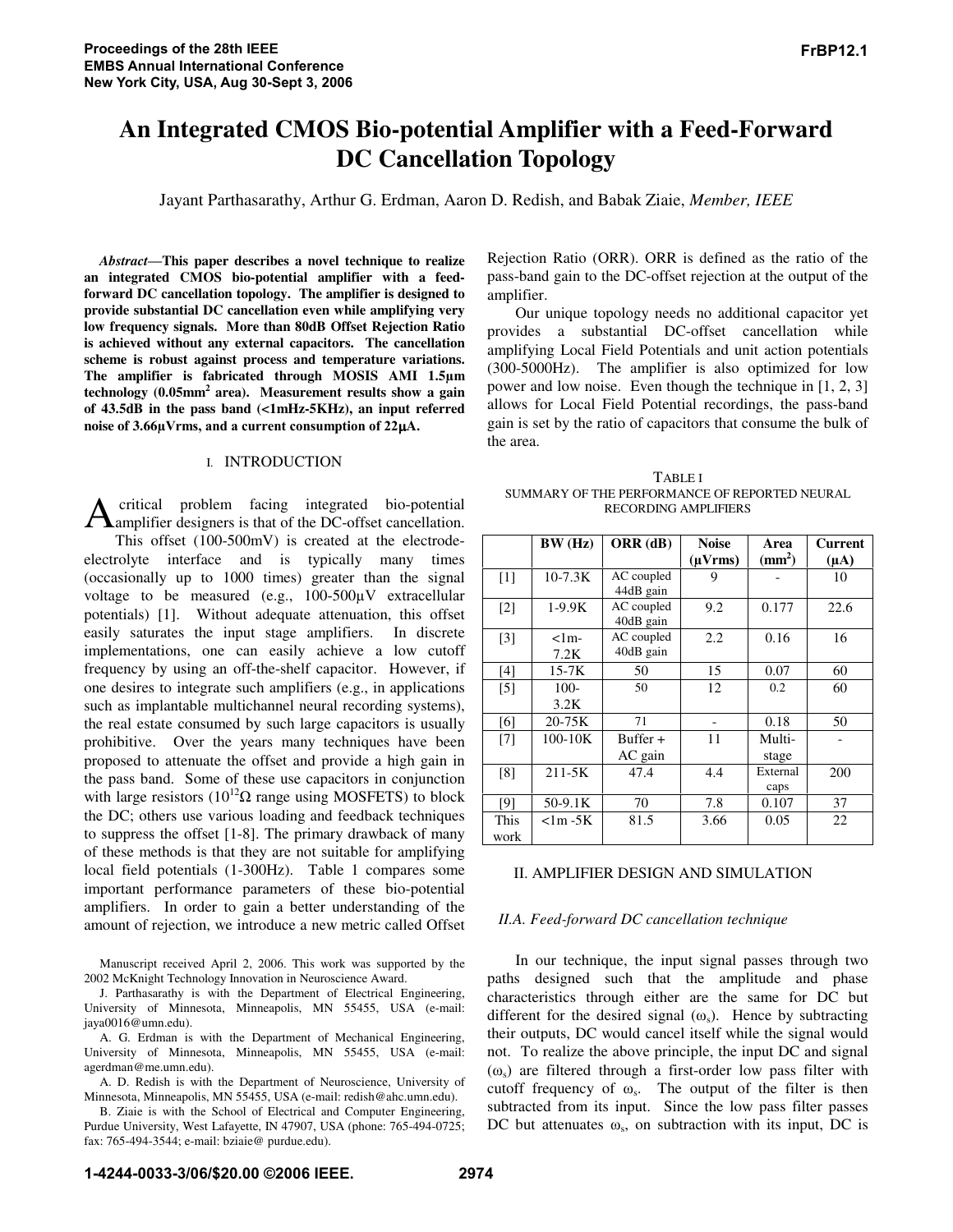cancelled. The subtracting block is also designed to amplify the signal. The block diagram of the proposed amplifier is shown in Fig. 1. The frequency spectrum representation of the signal  $(\omega_s)$  and the DC-offset through various points marked (A, B, C) in the amplifier is illustrated in Fig. 2. The transfer function of the amplifier is given by

$$
H(s) = \frac{Y(s)}{U(s)} = \frac{-Gs}{s+1}
$$
 (1)



Fig.1. Block diagram of the feed-forward DC reject amplifier



Fig.2. Illustrations showing the path of the DC and the signal of interest ( $\omega$ s) through the various nodes (A, B, C) in the amplifier.

## *II.B. Integrated bio-potential amplifier*

A CMOS integrated bio-potential amplifier based on the above concept was realized as shown in Figs. 3, 4. The subtraction block was realized using an Operational Transconductance Amplifier (OTA). The input capacitance of the OTA (typically  $\sim 1pF$ ) and a MOS-bipolar pseudo-

resistor  $(10^{14} - 10^{16}\Omega)$  were used to generate the low frequency pole - thereby eliminating the need for any external capacitor. Standard design techniques were followed so that the OTA met low power, low noise requirements [3]. It is important to note that the overall DC rejection technique is not affected by the choices made to design the OTA. A suitable Operational Amplifier could substitute the OTA if the circuit is driving resistive loads.



Fig. 3. Block diagram of proposed integrated neural amplifier.



Fig. 4. Schematic of the proposed neural amplifier.



Fig.5. Die micrograph of neural amplifier fabricated using AMI 1.5 CMOS process (fabricated at MOSIS - CA, USA)

*II.C. Effect of process and temperature variations*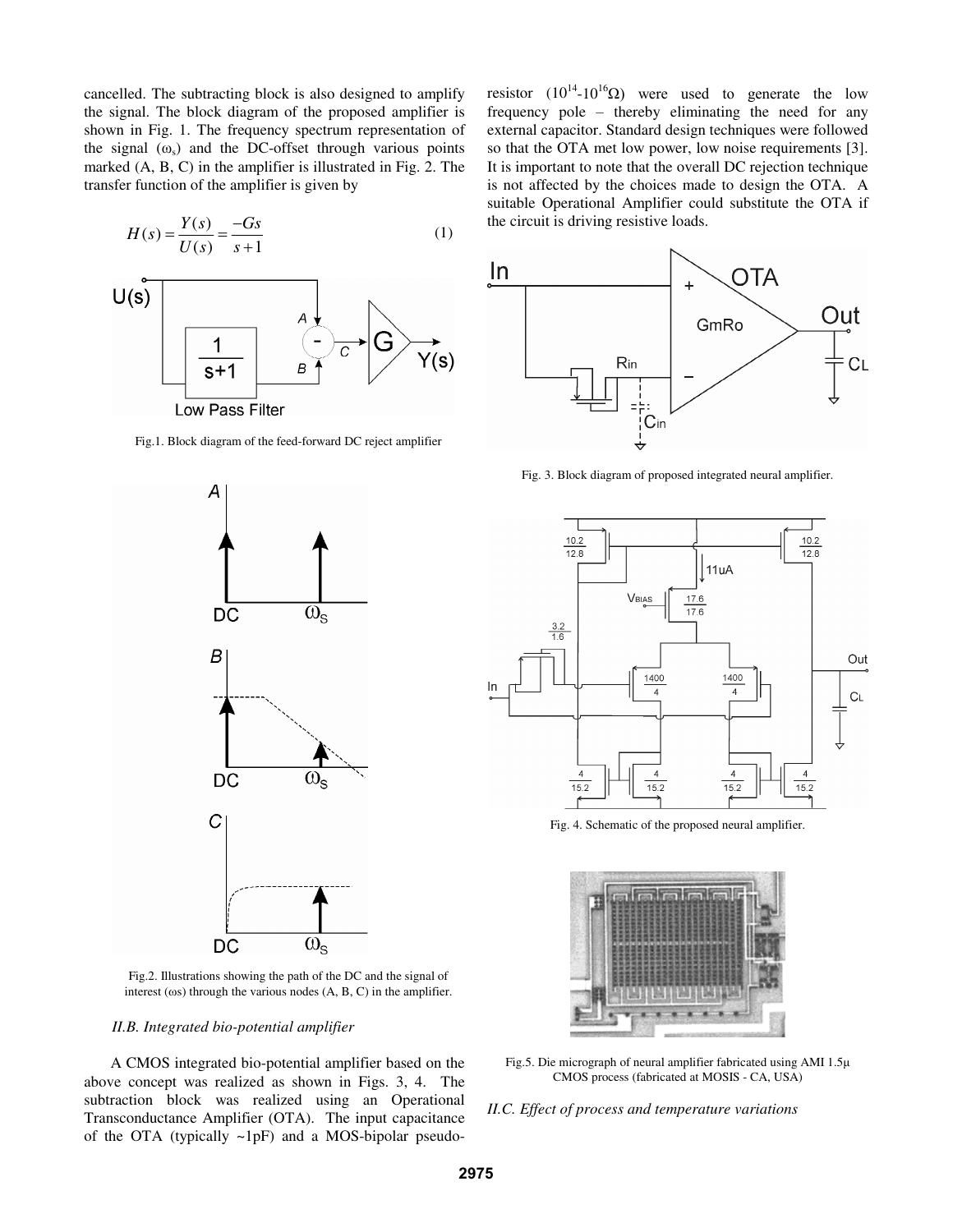Fig. 6 shows the simulation results of the effect of pole location variation (due to either resistance or input capacitance value variance) on the transfer function of the neural amplifier. As observed, even if the resistance of the pseudo-resistor shifts by two orders of magnitude (because of process or temperature variations), it would not affect the pass-band gain and the DC-offset rejection - this is an added advantage of this technique.



#### III. EXPERIMENTAL RESULTS

The following sections present the AC, DC, transient, and noise response of the amplifier.

# *III.A. DC characterization*

The amplifier was fed a DC input in the range of  $\pm 1$  V and the output was measured to measure the DC-offset rejection capability of the circuit, Fig. 7. As can be seen, the output Q-point shifts approximately  $\pm 13$ mV for a  $\pm 1$  V input. This equates to a DC rejection of approximately -38 dB.



Fig.7. DC response of the amplifier. The amplifier can successfully reject more than 1V of DC input

*III.B. AC characterization*

The magnitude response of the amplifier was measured using a network analyzer capable of doing extreme lowfrequency measurements (10mHz). Fig. 8 shows the measured (solid line) and simulated (dotted line) magnitude response of the amplifier. In the measurable range of the network analyzer, both results match very well. The amplifier exhibits a pass-band gain of 43.5dB with a bandwidth of <1mHz to 5KHz. The measured Offset Rejection Ratio for the amplifier is therefore  $43.5dB + |-38|$  $dB = 81.5dB$ .



*III.C. Transient response*



Fig.9. a) Plot showing the 1mVp-p, 1 KHz input to the amplifier, b) output of the amplifier.

## A 1mVp-p input at 1KHz was fed to the amplifier and its output response was measured, Fig. 9-a, b. The circuit